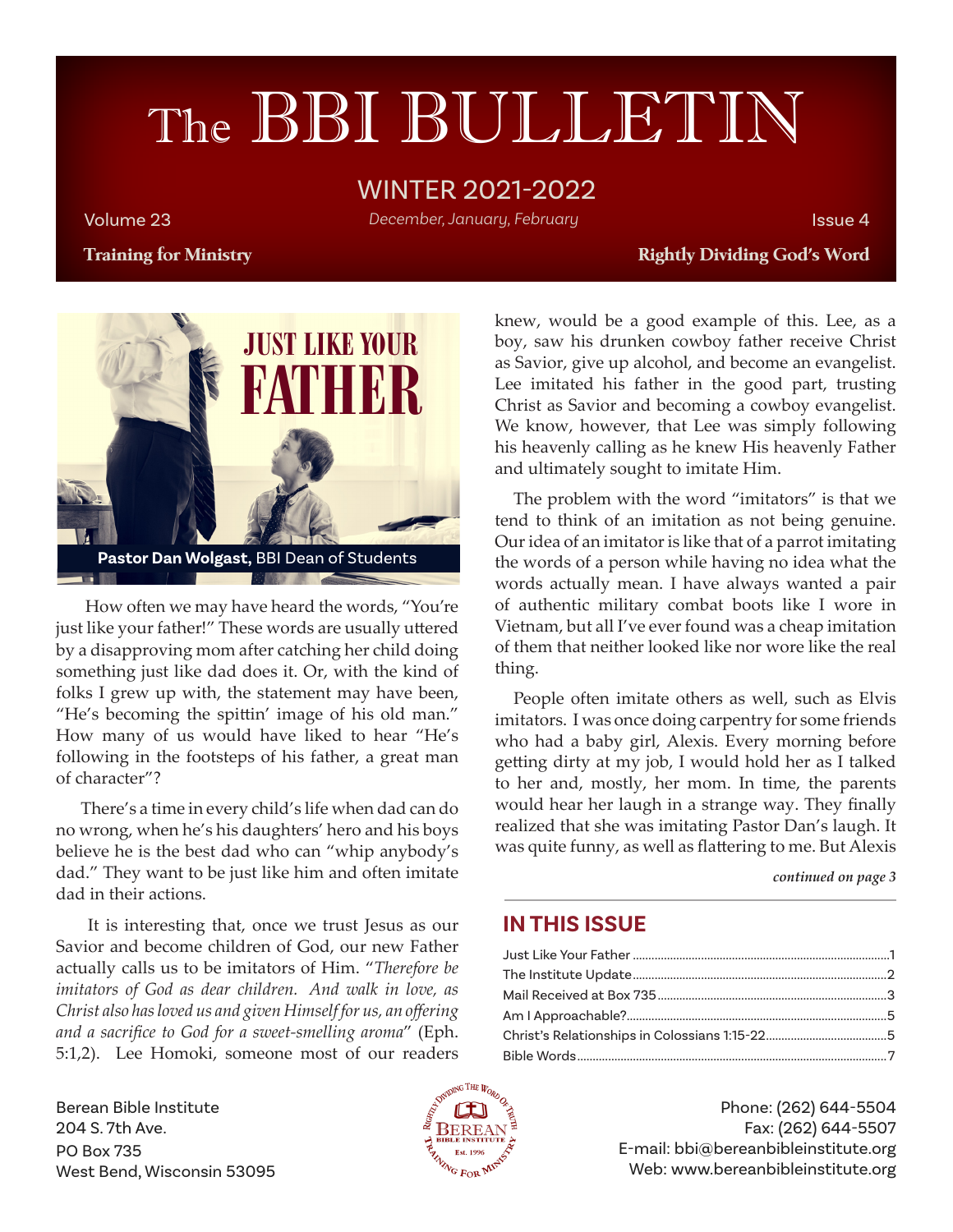## **THE INSTITUTE UPDATE**

#### **MOVING FORWARD**

I can't help but reflect on where we were this time last year. As you may recall, we were praying feverishly for someone to purchase our old building and wondering if we would have to rent a place to store our contents as we looked for a new building. Little did we know (God knew) that in February, we would accept an offer to purchase our Slinger, Wisconsin property and in late February, we would agree to purchase our current building from *Kettle Moraine Bible Church* with a closing date of April 1st. Often when you're in the midst of a given situation it's hard to see what God is doing, but when you look in the rearview mirror, you see He was there the whole time. God has truly blessed us along the way and even though we are still in the process of getting our new building where it needs to be, we are forever thankful for His faithfulness and leading during the whole process. We are also grateful to you, our BBI Partners, and Champions of Grace. Your faithful and continued support is allowing us to continue with the projects necessary to completely establish our campus in our new West Bend, Wisconsin location.

#### **VOLUNTEERS ARE ESSENTIAL**

On December 17th, we hosted our annual Volunteer Appreciation Dinner for those who help us with the folding and processing of our monthly publications. On the second Monday of each month, we are honored to have hard-working servants of Christ gather at BBI and work on getting our mailings ready to send out all over the world. Because of the uncertainty of selling and moving into a new facility, we were not able to host a dinner last year for these special people. We are extremely thankful for these individuals, who give of their time to gather together to make it possible for the ministry of *Berean Bible Institute* to go forward.

#### **CONSIDER TAKING A SPRING ONLINE COURSE**

By the time you read this Bulletin, our Spring First Term Online Courses will have already started. However, why not consider taking an eight-week course beginning in March and ending in May. Beginning March 18th our Second Spring term begins with the following courses: 108 Romans; 106 Basic Bible Doctrines; 218 Ministry Leadership; 116 Biblical World View; 202 Christian Education I. Why not challenge yourself to grow deeper in God's Word and become better equipped to serve the Lord wherever He may lead.

#### **CONSIDER LEAVING A LEGACY**

Over the years BBI has been funded primarily by the monthly gifts of individuals and churches that see the need for an Institute to train students to be leaders in the Grace Movement. Since the founding of *Berean Bible Institute* in 1996, we have on occasion been blessed with various estate gifts. These donors have desired to see BBI continue to train leaders for the Grace Movement long after they have gone to be with the Lord. We want to ask that you prayerfully consider BBI as you plan for the future. Please note that there are also various Trusts and or Charitable Annuities that may allow one to give and also receive some tax benefits through their giving. If you have any questions about this process or need more information about *Berean Bible Institute* don't hesitate to call us.

#### **BREAKING NEW GROUND**

Over the years BBI has been blessed to have students from other counties take our courses. Last year, you may recall, we were blessed to add students in Brazil taking courses from BBI in the Portuguese language. We praise the Lord for this wonderful opportunity and these students are well on their way to earning our Certificate in Dispensational Studies. This last Fall Term, I am blessed to report that, we have added Costa Rica and Paraguay as two new countries where we have students currently taking our courses. We praise the Lord that God is using BBI to train these students to carry out the proclamation of God's wonderful grace in these countries. This news is a reason to celebrate as the ministry of *Berean Bible Institute* continues to spread to new lands. A special thank you goes out to those who financially and prayerfully support BBI. This would not be possible were it not for your faithful support and prayer for BBI.

Dr. Robert E. Nix,

President, *Berean Bible Institute*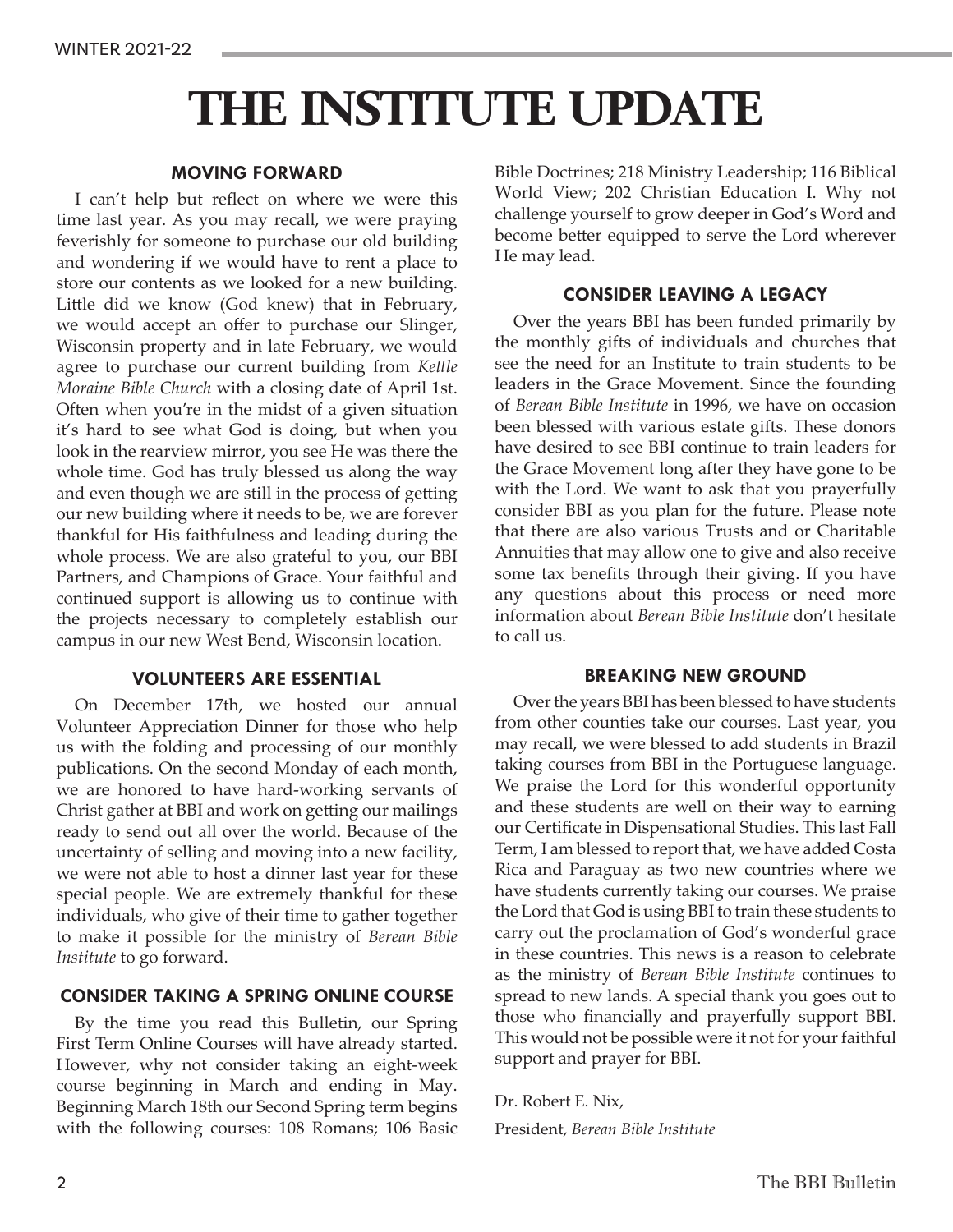

## **Mail Received at Box 735**

#### **From Indiana:**

"We sure enjoyed reading the recent BBI Newsletter and to hear that you are all settling into BBI's new home. We are so thankful that God has abundantly supplied every need. God Bless!!"

#### **From Colorado:**

"Thank you for your faithfulness to train young men to minister and labor in the Word of God, rightly divided. Keep up the good work!"

#### **From New York:**

"Just a note of appreciation for all you do at *Berean Bible Institute.* What a wonderful blessing it is to give to such a great ministry. Thank you so much for the teaching and understanding of God's Word, rightly divided. We are truly blessed!"

#### **From Michigan:**

"God bless you richly for the work you do to spread the Grace message in this very fallen world."

#### **From Missouri:**

"Greatly enjoy and appreciate receiving the BBI Bulletin and Bible Answers to Bible Questions. Last winter when our country's citizens were especially tested through the horrible virus, your small but powerful Great Is Your Faithfulness article brought much encouragement, comfort, and hope to me. I passed along several copies of this wonderful little article to friends and family. Thank you so much for your ministry and the unwavering stand you continue to uphold in rightly dividing His precious Word."

> "Only one life, 'twill soon be past, Only what's done for Christ will last."

#### *Just Like Your Father continued from page 1*

could never imitate me perfectly, nor would anyone want her to. And since none of us can imitate God perfectly, we tend to ignore the instruction to "*be imitators of God as dear children,*" or else we try in our flesh to imitate Him.

Once we are saved, however, God our Father does call us to be imitators of Him. He wants us to love Him the way He loves us, and therefore be transformed into the image of His Son who stated, "*If you have seen me you have seen the Father*" (John 14:9). In the context of Paul's exhortation in Ephesians 5:1-2, we need to realize that we are also to imitate what our Father isn't, as well as what He is; how He doesn't conduct Himself, as well as how He does.

Let's back up to Ephesians 4:25, "*Therefore, putting away lying, Let each one of you speak truth with his neighbor…*" Our Father **who cannot lie** exhorts us to put away lying and speak the truth instead.

In Ephesians 4:26 we read, "*Be angry, and do not sin: do not let the sun go down on your wrath.*" We know our Father gets angry, but He never lets His anger go into sin. His anger is always directed to seeing that justice is done. He is never vindictive. His chastisement is carried out and then forgotten, giving no place for the Devil.

We see in Ephesians 4:28, "*Let him who stole steal no longer, but rather let him labor, working with his hands what is good, that he may have something to give him who has need.*" We know that our Father is not a thief but a giver. His whole being is that of giving, which is magnified at the cross where, instead of revenge, He gave His only begotten Son to die in our place for our sins that He might give us His life and bless us throughout eternity.

We see in Ephesians 4:29, "*Let no corrupt word proceed out of your mouth, but what is good for necessary edification, that it may impart grace to the hearers.*" Our Father never uses corrupt words but, rather, only what is good for the benefit of those who hear. He imparts words of life and grace. Even the strong words Jesus used against the Pharisees and others were words of truth with the desire of them seeing their sinfulness and repenting of their unbelief.

Paul closes this section, basically, with what the Father is not in Ephesians 4:31, "*Let all bitterness, wrath, anger, clamor, and evil speaking be put away from* 

*continued on page 4*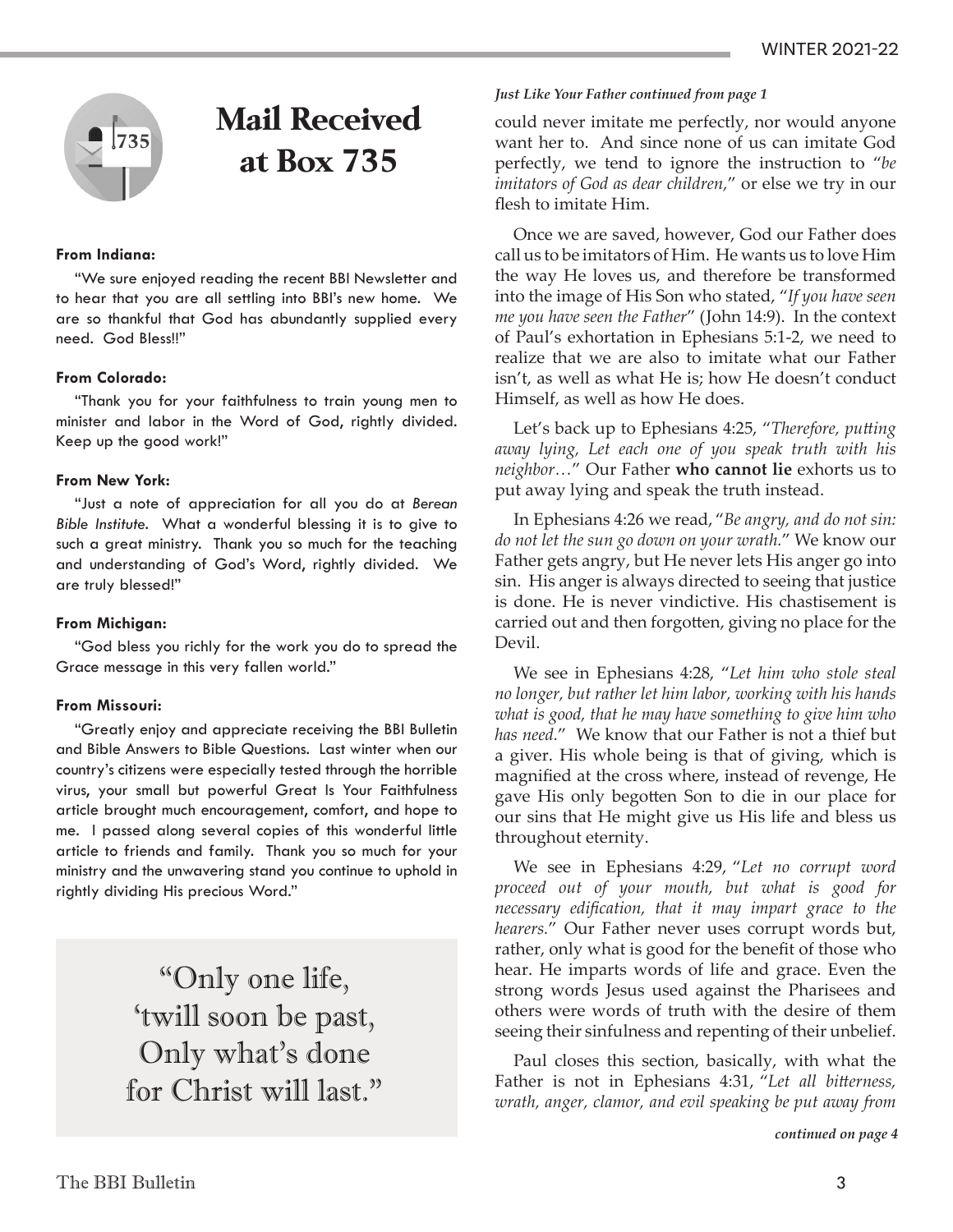#### WINTER 2021-22

#### *Just Like Your Father continued from page 3*

*you, with all malice.*" And then reveals what our Father is: "*And be kind to one another, tenderhearted, forgiving one another, even as God in Christ forgave you.*" We are to be kind, tenderhearted, and forgiving, just like our heavenly Father.

What we often fail to learn about our Father is that He does not expect us to imitate Him in our own power. Most of us have tried in our own strength and know that it doesn't work. As we look closer at the context of this passage, we see the Spirit must be included in our "imitation." Ephesians 4:30 tells us not to "*grieve the Holy Spirit of God.*" It is God the Holy Spirit whom we grieve when we are outside of walking in the love that He is. Paul has just written in Ephesians 3:16,19, "*that we would be strengthened with might through His Spirit in our inner man…to know the love of Christ which passes knowledge; that we may be filled with all the fullness of God.*" It only stands to reason that if we are "*filled with all the fullness of God*," we will be magnifying the same love that He is.

In Ephesians 5:18, Paul tells us to "*be filled with the Spirit*" in the context of "*not being drunk with wine*." When a person is drunk with wine, the alcohol in it controls that person. When a person who is filled with the Spirit allows Him to bear fruit, our Father's love will control the believer, and he will more and more imitate his/her Father.

The key to all of this is found in Ephesians 4:20-21. After writing about the believer no longer walking like the Gentiles who were alienated from God, Paul writes, "*But you have not so learned Christ, if indeed you have heard Him and have been taught by Him, as the truth is in Jesus.*" It is the child of God who has learned Christ, has true knowledge of Him, has applied to his heart the truth that is in Jesus, that truly desires to imitate His Father and "*walk in love as Christ has also loved us*" (Eph. 5:2).

For others to see us as the "*spittin image of our Father*" we need to know Him. We need to know in our hearts that He can do nothing but what is **good, righteous and truthful**. He is the Truth that sets us free—free to become like Him.

I once had a very interesting event in my life that serves as an illustration. A few years back, I pulled into a gas station in a busy part of Florida. The gas pump wouldn't take credit cards, and, somewhat disgruntled, I went into the store to prepay to fill my tank. I got in line and, when it was my turn to pay, the cashier looked at me and said, "You're happy." I, naturally, was somewhat taken aback by her statement and hesitantly answered, "Well, yeah. Don't happy people come into this store?" She earnestly replied, "No. But you are happy." Having had a little time to think, I replied, "Yes, I am happy. I know the Lord Jesus Christ as my Savior." She interrupted with, "You know Jesus?! Will you pray for me?" By this time, she had hold of my wrist. I said, "Sure," and asked her name, intending to pray for when I left the store. But by this time she had a tighter grip on my arm. I looked at the line behind me as I realized the only way I was going to get out of the store was to drag her over the counter and take her with me, or pray. So I prayed for her.

This is what it means to be imitators of God as His children. Even though I wasn't in the best of spirits when I went into the store, this lady saw something different in me. Plenty of Christians walking with our Lord had surely gone into that store, but she picked me out as one imitating His Father. She saw something deeper in me than how I felt at the moment. I wish that I always imitate my Father in this way, but none of us walk a perfect walk of faith.

The main thing that we need to see is that being imitators of God is an inside work. It is not something that we try to do, but something that happens when we know and believe who our Father is and grow in our relationship with Him. We have been taught, and taken to heart, the truth that is in Jesus; we follow Paul as He follows Christ; we become imitators of our Father and walk in love as Christ also has loved us.

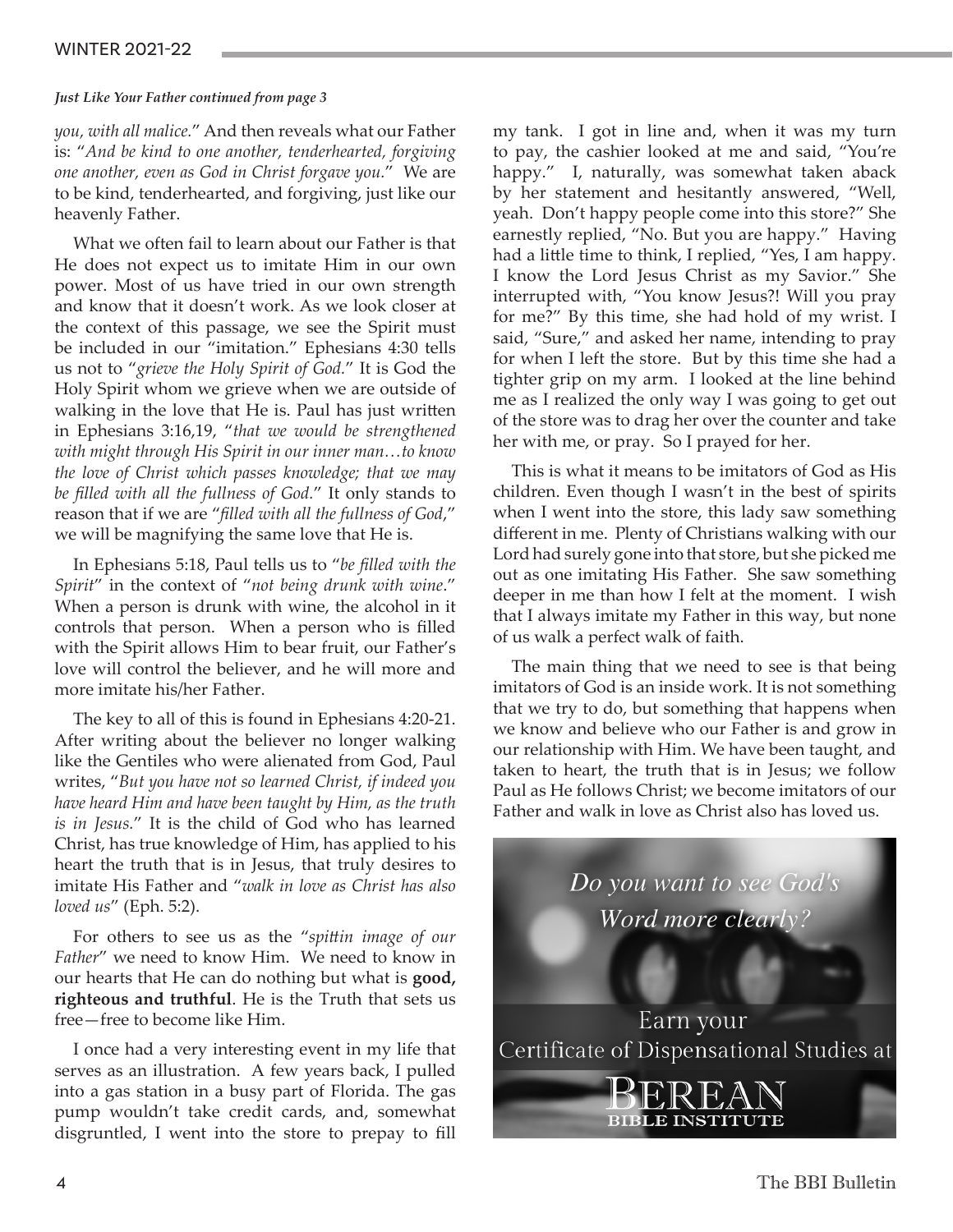## **AM I APPROACHABLE?**

#### Pastor Justin Lynn, Director of Technology and Institutional Advancement

Maya Angelou is most frequently credited for saying, "I've learned that people will forget what you said. People will forget what you did. But, people will never forget how you made them feel." As God's children, we bear the burden of reaching hearts for Christ. Most certainly, one way we do this is through bearing the marks of being *approachable*. Let us briefly explore this idea from Scripture.

Being approachable is *a reflection of our identity in Jesus Christ*. The position and power of Jesus Christ is so immense that Paul refers to Him as "*dwelling in unapproachable light*" (I Tim. 6:16). Yet, Ephesians 3:12 details a stunning contrast for all in Christ: "*we have* **boldness** *and* **access with confidence** *through faith in Him*." What a change this represents! It is only through the grace and mercy of God that we have been gifted a new identity in Jesus Christ so that we now can approach the "unapproachable," holy, awesome God because of our standing in Christ. Through our baptism into Christ (Rom. 6:3- 10), believers are granted intimate access to God; we now "cry out, 'Abba Father!'"(Rom. 8:15). In Christ, we have unrestrained access to Him, to cast our burdens, griefs, and trials before Him. What a relief to not withhold a single care but rather "*pray without ceasing*" (I Thess. 5:17), approaching our heavenly Father with boldness and confidence.

Beyond our identity in Christ, we must also recognize that being approachable is *an expression of our transformation in Christ*, resulting in an outward, others-centeredness. Philippians 2:3-4 challenges all believers to seek the needs of others above their own. To the extent that we allow Christ to transform us, His humble, servant-like spirit will be formed within us and expressed in very tangible ways to those around us, to whom we "*shine as lights in the world*" (Phil. 2:14). We now have a new desire and ability to offer the same open accessibility to others because we so greatly desire to offer to them what has first been granted in our own hearts and lives. We bear a crucial witness of God's image as we wholly receive and invest in those around us.

As we apply this challenge, we would do well to periodically ask ourselves the probing question, "Do others view me as approachable?" I'm not simply referring to being friendly or pleasant. Am I characterized by a spirit of humility that welcomes the thoughts, ideas, concerns, questions, and in the proper context, even criticisms of others in a way that is thoughtful, receptive, genuine and sincere? Or, do others hesitate for fear of being immediately dismissed? Do others worry they will suffer an abrasive attack or aggressive, angry outburst when they bring contrary news to me? Would my spouse and/or children offer the same answer as my coworkers? We must all reflect on these difficult concerns as we ponder the portrait of Jesus Christ that we portray to the world around us.

When I think of some of the brightest reflections of God in my life, I discern the common thread of approachableness. This often overlooked virtue yields countless gospel-sharing and ministry opportunities. As this new year continues, would you join me in an intentional endeavor to grow in approachableness? Here's a bold challenge: whenever we see one another face to face, might we courageously *approach* one another to see how we are growing in this area!

## **CHRIST'S RELATIONSHIPS IN COLOSSIANS 1:15-22**

#### Pastor Matthew Ritchey, Managing Editor

In Colossians 1:15-22, the Holy Spirit inspired Paul to highlight Christ's relationship to God (v. 15), to Creation (v. 16), and to the Church the Body of Christ (v. 18).

#### **CHRIST'S RELATIONSHIP TO GOD**

 Jesus was God in the flesh. He was the "*image*" of God, which means "to be like, a replica, expression,

*continued on page 6*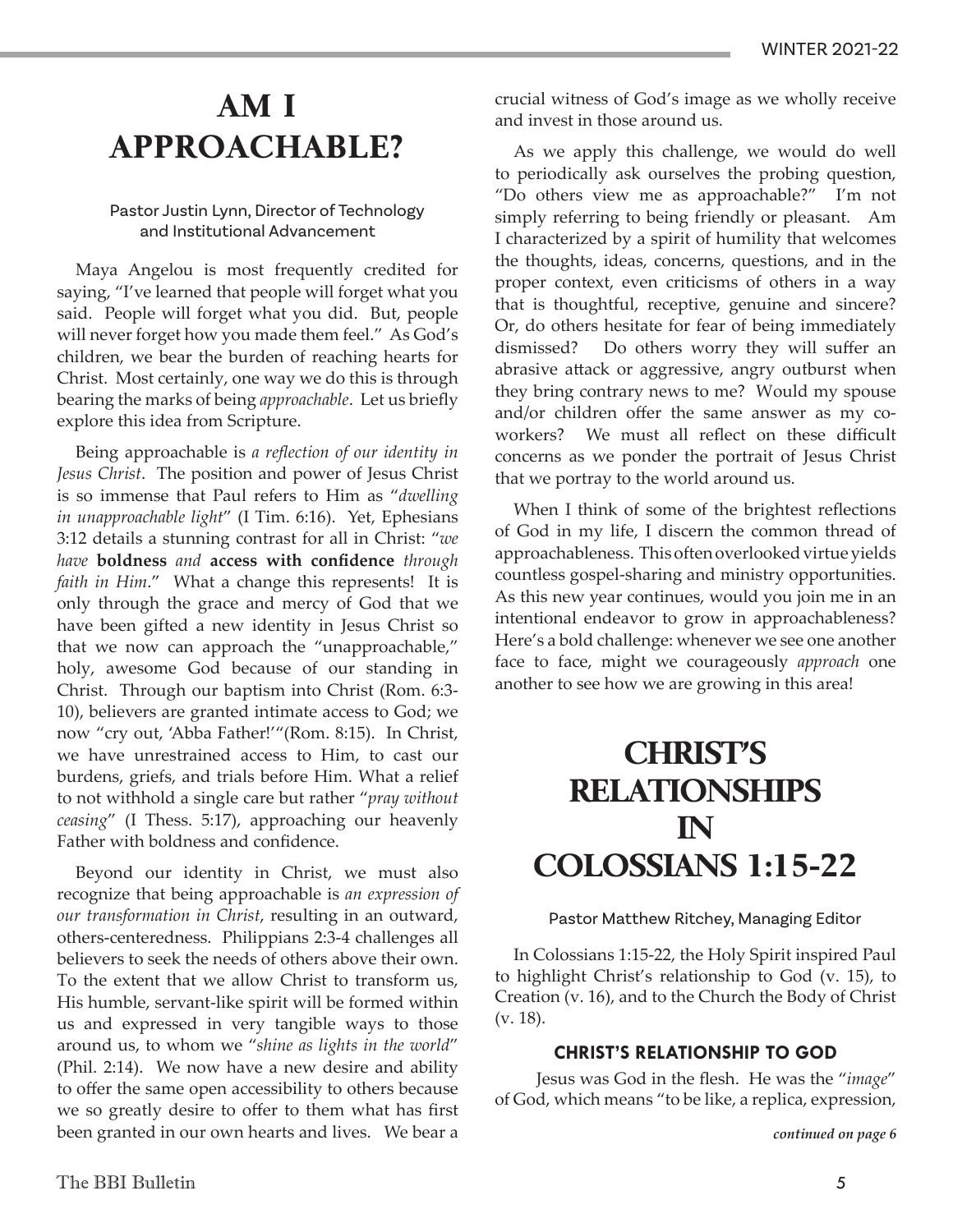#### *Christ's Relationships from Colossians 1:15-22 cont. from page 5*

or embodiment." John 1:18 states: *"No man hath seen God at any time; the only begotten Son, which is in the bosom of the Father, he hath declared [him]."* Christ is literally God in bodily form. The Scriptures make it clear that Jesus Christ was Deity, God the Son, Who took on flesh by being born of a virgin.

Verse 15 also states that He is the "*firstborn*," which, in this case, refers to the fact that He existed before Creation. It also speaks of His authority over all Creation. Christ is the Head of Creation and has preeminence over it. He ranks first in importance and priority. Of course, this designation of firstborn, carrying with it the characteristics of eternal, sovereign, and superior, can only belong to God. There is no doubt that this passage tells us that Christ is God in the flesh.

#### **CHRIST'S RELATIONSHIP TO CREATION**

He is Creator of all. Not only is He firstborn of Creation, Christ is the Creator of everything that was created. John 1:3 confirms verse 16 saying, *"All things were made by Him; and without Him was not any thing made that was made."* Also, Ephesians 3:9, speaking of the Mystery revealed to Paul, ends with the statement: *"God, who created all things by Jesus Christ."* It is safe to say that nothing exists in the universe without Christ having created it.

Without directly stating his intentions, Paul is countering false views about Creation that were being taught in Colossae. Greek philosophies taught 3 causes: primary cause (plan), instrumental cause (power), final cause (purpose). This one verse says Jesus is all three of the causes—the plan, power, and purpose. Further, Gnosticism taught that all matter was evil, including the human body. The truth is that all things (e.g., angels, humans, rulers) were created by a righteous source with a righteous purpose. Everything was created by Christ for His honor and purpose. As Revelation 4:11 records, *"Thou art worthy, O Lord, to receive glory and honour and power: for Thou hast created all things, and for Thy pleasure they are and were created."* All things come under His authority.

Christ is "*before all things*" (v. 17), meaning He was prior, or advance, to all things. This usually takes

into account chronology. Hebrews 7:3 says, *"Without father, without mother, without descent, having neither beginning of days, nor end of life; but made like unto the Son of God; abideth a priest continually."*

All things consist by Him. They hold together, or cling together. Hebrews 1:3 also has something to say about this when it uses the statement, *"Who… upholding all things by the word of His power."* Christ is the Creator, Sovereign, and Sustainer of all of Creation.

#### **CHRIST'S RELATIONSHIP TO THE BODY**

He is the Head of the Body. Christ is first over Creation, and He is first over the Church. *"And hath put all things under His feet, and gave Him to be the head over all things to the church, Which is His body, the fulness of Him that filleth all in all"* (Eph. 1:22-23).

Verse 18 tells us many things about our Head. He is "*the beginning*," or it started with the Eternal One. He is "*firstborn from the dead*." He is first in order of things and promises others will follow. He is Preeminent, supreme, first in rank.

While Gnostics taught that Jesus was only one of many emanations from God, the Apostle Paul speaks the opposite. Verse 19 says that God thought it was good ("*pleased*") for all fullness to dwell in Jesus Christ. God was delighted for the sum total of all His divine power and attributes ("*all fulness*") to exist in Christ. The word "*dwell*" is not just a temporary fullness. It means "to be at home permanently." Jesus Christ was not just an angel or one of many other lesser gods. He was full Deity eternally and permanently.

God the Father used His Son in an amazing way to bring redemption to us. Please, understand that Jesus Christ, the Creator God, took upon flesh to bring you back to Him. We are asked to trust that He did all of the work to bring salvation to us. We are called to accept this salvation by believing that Jesus Christ died for our sins, was buried, and rose again. Then, we are placed into the Body of Christ where Christ serves as our Head.

If you haven't, won't you trust Him today? If you have trusted in Christ alone, won't you take the time to thank Him?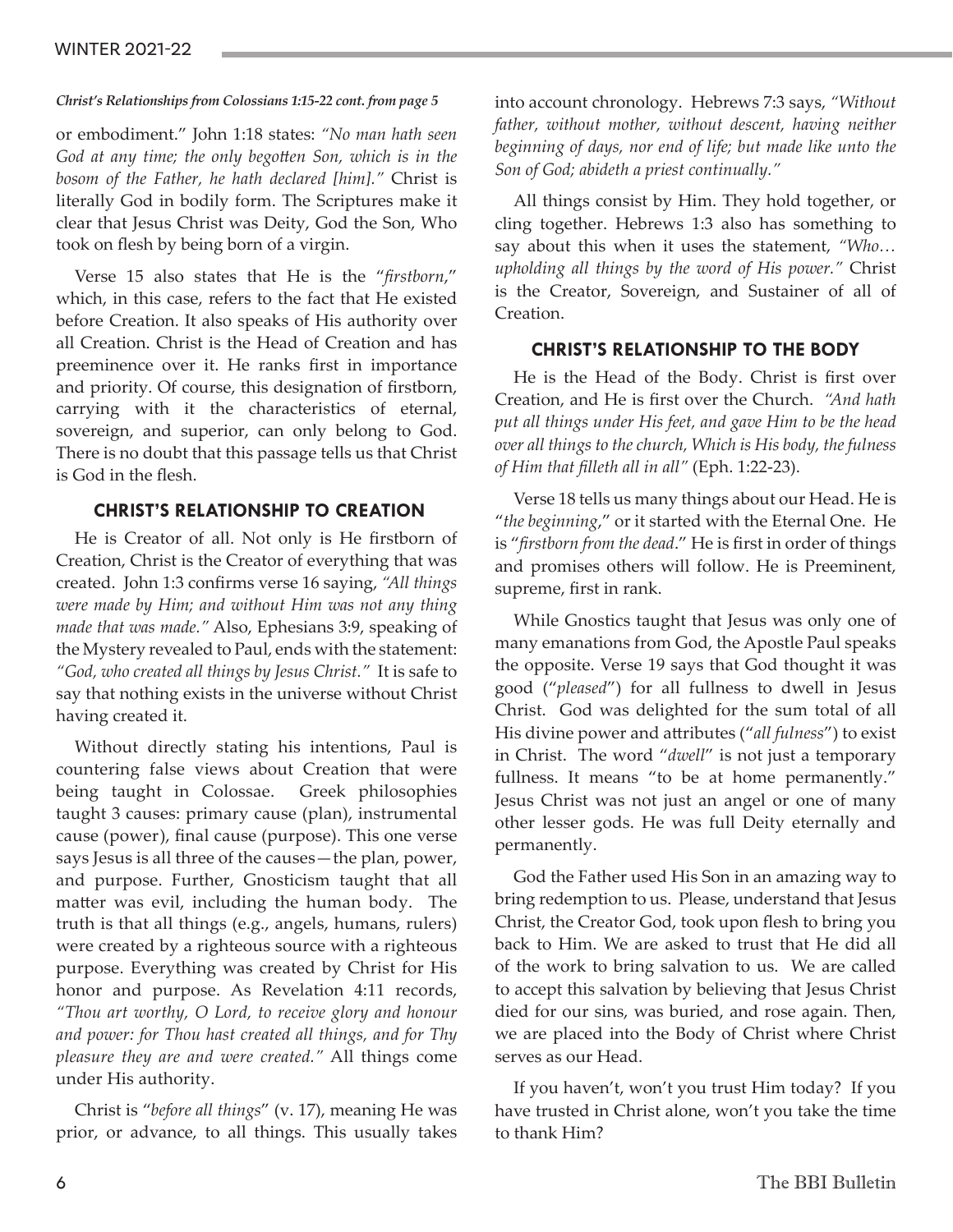## **BIBLE WORDS**

Pastor Matthew Ritchey, Managing Editor

#### **HYPOSTATIC UNION**

The term "hypostatic union" is from the Greek word transliterated *hypostasis*, which refers to the reality of the underlying substance. Christ had two underlying substances, or natures: Divine and human, and "hypostatic union" means that these two substances existed in unity. In other words, Christ was really God at the same time He was really human. With our limited experience and knowledge, overanalyzing the hypostatic union of Christ will only cause us to overemphasize one side or the other, or to come to faulty conclusions that only serve to soothe our ego. While some, like Soren Kierkegaard, saw this union as a paradox and others, like Nestorius of the 5th century, concluded that there were two distinct persons of Christ, we must acknowledge that the Bible teaches Christ was fully Divine (Mark 2:5-10; John 1:1; 20:28; Titus 2:13; Heb. 1:8) while also fully human (i.e., Luke 2:7,52; John 4:6; Phil. 2:7; Heb. 2:9) in a glorious harmony (Col. 2:9) that we accept by faith.

#### **INCARNATION**

Incarnate means *embodied in flesh*. Jesus Christ is an eternal member of the triune Godhead (John 1:1). He has always been Deity. At a certain point in time (Gal. 4:4), He embodied flesh as He was born of a virgin. He was *"made in the likeness* [form; resemblance] *of men"* (Phil. 2:7) and "*found in fashion* [figure; external condition] *as a man*" (Phil. 2:8). The incarnation of Christ refers to Him taking on flesh. And, in the figure of man, He was obedient unto the death of the cross so that those who believe will one day receive bodies "*fashioned like unto His glorious body*" (Phil. 3:21). Since the Son "*in the likeness of sinful flesh…condemned sin in the flesh*" (Rom. 8:3), we will be united together "*in the likeness of His resurrection*" (Rom. 6:5).

#### **A WOLF IN SHEEP'S CLOTHING**

We use this phrase to refer to someone who is not who they seem. Outwardly, they portray as good and helpful, one of us, but inwardly their intentions are harmful and ruinous. History tells us of various fables using this idiom to teach a truth. Perhaps the first known use in secular culture came from Grecian Nikephoros Basilakis in a rhetorical exercise called Progymnasmata. The story goes:

"A wolf once decided to change his nature by changing his appearance, and thus get plenty to eat. He put on a sheepskin and accompanied the flock to the pasture. The shepherd was fooled by the disguise. When night fell, the shepherd shut up the wolf in the fold with the rest of the sheep and as the fence was placed across the entrance, the sheepfold was securely closed off. But when the shepherd wanted a sheep for his supper, he took his knife and killed the wolf."

Perhaps a more familiar name to most of our readers would be Aesop, who penned a fable about a wolf who was raised among a shepherd's dogs. We could even find loose ties to this phrase in the story of Red Riding Hood and the wolf who dresses up as her grandmother.

The phrase, however, originated in the Sermon on the Mount where Jesus warned His disciples against false teachers by saying, "*Beware of false prophets, which come to you in sheep's clothing, but inwardly they are ravening wolves*" (Matt. 7:15). Even our Apostle Paul, speaking to the church of Ephesus, warned that when he left "*grievous wolves enter in among you, not sparing the flock*" (Acts 20:29). Let us be also warned against those who play the part of good church members, but inwardly are false teachers looking to ruin the congregation (II Tim. 3:5).

#### **RISE AND SHINE**

When we take the nice route of waking someone up, we sit beside them on the bed and whisper, "Rise and shine." This phrase can be found in the Bible in Isaiah 60:1, "*Arise, shine; for thy light is come, and the glory of the Lord is risen upon thee….*" Here, Isaiah is calling the nation to rise out of spiritual slumber and get to action. Our Apostle Paul gives us a similar call to rise out of spiritual slumber and get to action in the dispensation of Grace. "*The night is far spent, the day is at hand: let us therefore cast off the works of darkness, and let us put on the armour of light*" (Rom. 13:12). So, rise and shine, and get busy serving the Lord.